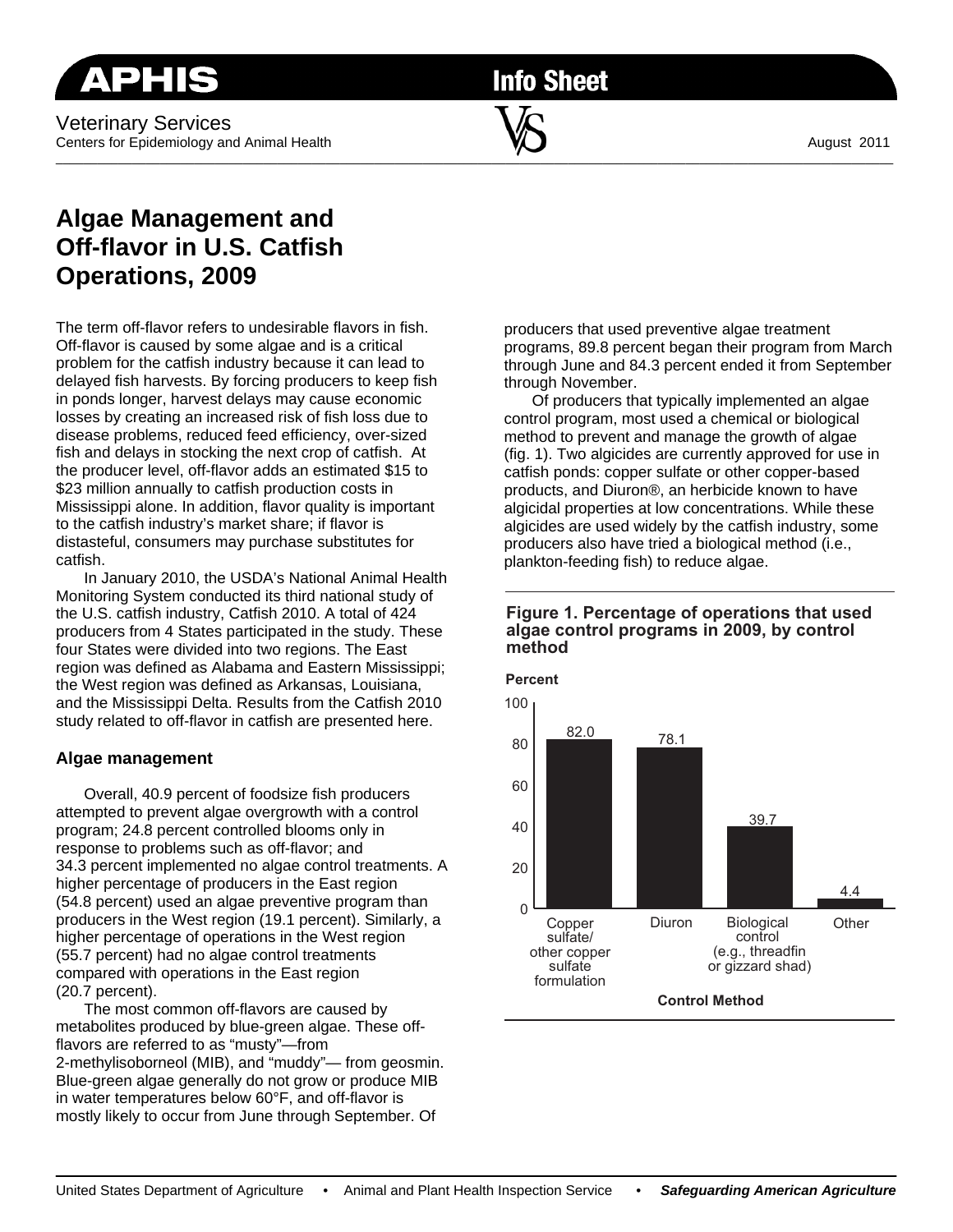## **Off-flavor occurrence and duration**

 In 2009, a higher percentage of catfish operations (80.7 percent) experienced delayed harvests due to offflavor than operations in 2002 (69.6 percent) [table 1]. With the exception of operations in 2002, the percentages of operations and ponds that experienced harvest delays due to off-flavor problems were higher in the East region than in the West region.

**Table 1. Percentage of operations and percentage of ponds from which foodsize fish were harvested that experienced harvest delays because of off-flavor problems in 2002 and 2009, by region** 

| <b>Harvest</b><br>delay on | East<br>region | West<br>region | All<br>operations |
|----------------------------|----------------|----------------|-------------------|
| Operations<br>(2002)       | 68.7           | 70.6           | 69.6              |
| Operations<br>(2009)       | 86.8           | 72.0           | 80.7              |
| Ponds (2002)               | 59.2           | 50.8           | 53.3              |
| Ponds (2009)               | 56.6           | 43.9           | 48.1              |

While larger operations are still more likely to experience delayed harvests due to off-flavor, the percentage of smaller operations (fewer than 20 acres) that had any harvest delays because of off-flavor problems more than doubled from 2002 to 2009 (table 2).

**Table 2. Percentage of operations and percentage of ponds from which foodsize fish were harvested that experienced any harvest delays because of off-flavor problems in 2002 and 2009, by size of operation** 

| Size of Operation (surface acres) |          |           |            |                |  |  |
|-----------------------------------|----------|-----------|------------|----------------|--|--|
| <b>Harvest</b><br>delay on        | $1 - 19$ | $20 - 49$ | $50 - 149$ | 150 or<br>more |  |  |
| Operations<br>(2002)              | 21.7     | 61.9      | 78.0       | 86.3           |  |  |
| Operations<br>(2009)              | 55.3     | 75.2      | 83.0       | 88.6           |  |  |
| Ponds (2002)                      | 26.8     | 48.2      | 55.7       | 53.9           |  |  |
| Ponds (2009)                      | 34.9     | 68.9      | 54.4       | 45.8           |  |  |

 Catfish absorb MIB and geosmin from the water almost immediately. Absorption continues as long as MIB and geosmin are in the water. On operations with harvest delays due to off-flavor in 2009, the average length of off-flavor episodes was 15 to 30 days on 37.9 percent of operations. Ongoing problems with offflavor in ponds were reported by 21.1 percent of operations. More than 9 of 10 operations (96.2 percent) reported that their shortest off-flavor episode was at least 7 days.

## **Off-flavor treatment**

 Purging off-flavor from fish does not occur until the water is free of MIB and geosmin, which may take anywhere from a few days to several weeks. Purging rate is affected by the initial level of MIB and geosmin in the fish, water temperature, and the size and fat content of the fish.

 Producers have several options when trying to purge fish of off-flavor. Some do nothing, knowing that blooms of blue-green algae are transient and will eventually disappear. Some move fish to another pond with fresh, clean water.

 As in 2002, Diuron or a combination of Diuron and copper sulfate were the chemical treatments of choice for affected ponds in 2009 (table 3). The percentage of ponds that were treated only with copper sulfate decreased by half from 2002 to 2009. This decrease could be due to the substantial increase in the cost of copper sulfate from 2002 to 2009.

#### **Table 3. Percentage of ponds that were treated with the following chemicals due to harvest delays because of off-flavor problems in 2002 and 2009**

|                                   | <b>Percent of Ponds*</b> |       |  |  |
|-----------------------------------|--------------------------|-------|--|--|
| <b>Chemical</b>                   | 2002                     | 2009  |  |  |
| Diuron only                       | 27.2                     | 23.7  |  |  |
| Copper sulfate only               | 12.1                     | 6.7   |  |  |
| Both Diuron and<br>copper sulfate | 32.6                     | 36.5  |  |  |
| No treatment                      | 28.1                     | 33.1  |  |  |
| Total                             | 100.0                    | 100.0 |  |  |

\*For ponds with delayed harvests because of off-flavor problems.